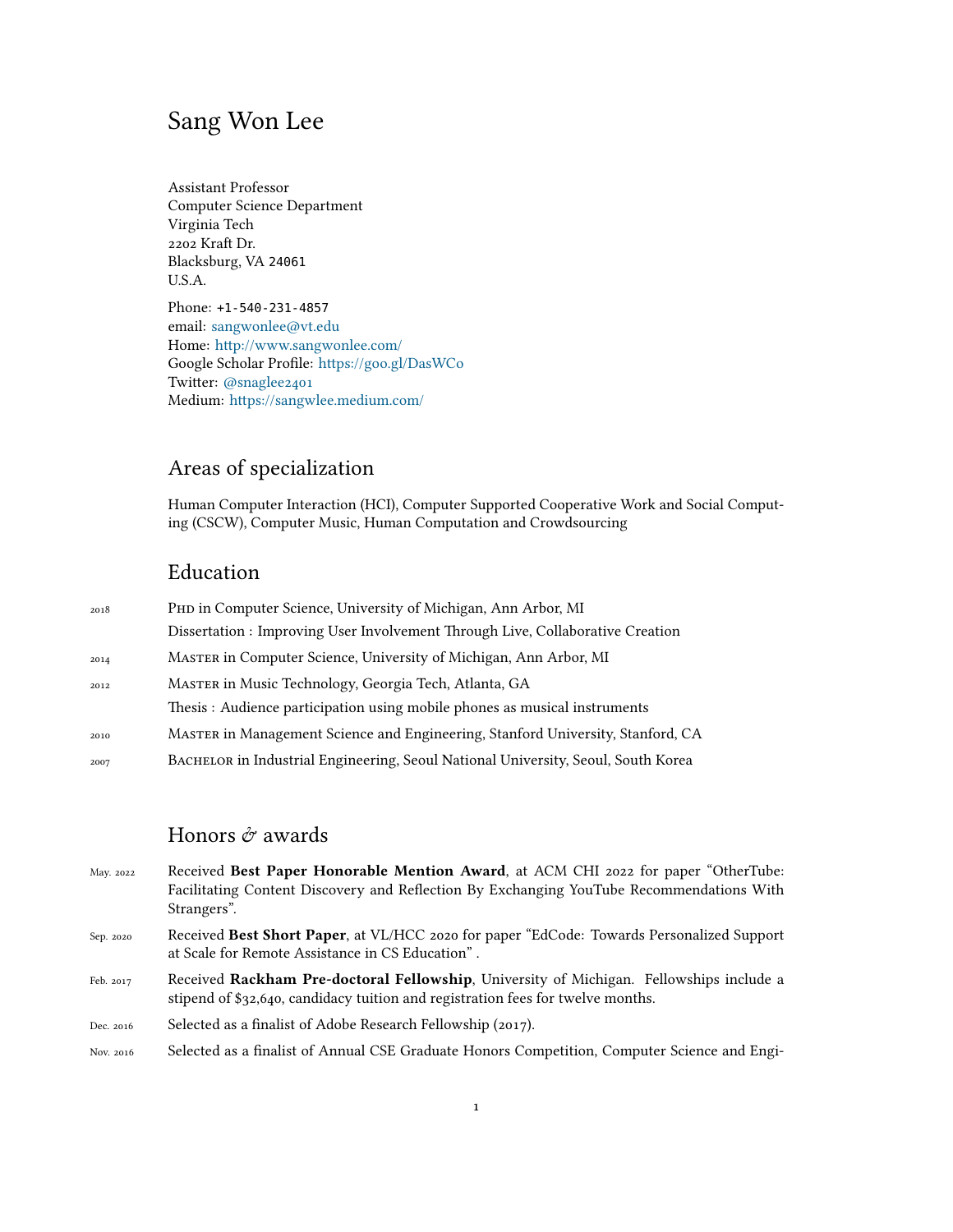neering, University of Michigan, Ann Arbor, MI.

- Sep. 2016 *Live Writing: Gloomy Streets* Received **ICMA Music Award** (student) at the International Computer Music Conference (over 600 submissions)
- Feb. 2015 *Aural Cavity* selected as a semi-finalist in Guthman Musical Instrument Competition 2015.
- May 2013 *Improvisation on a live-coded mobile musical instrument using urMus* Received the 3rd prize in Live Programming Demo Contest in International Conference on Software Engineering (**ICSE**) 2013
- Sep. 2012 Received **CSE Fellowship**, University of Michigan. Fellowships include monthly stipend, tuition and registration fees for twelve months. (\$71,854)
- Nov. 2011 *LOLC* performance awarded **Best Artwork** in ACM Creativity and Cognition Conference 2011
- Nov. 2011 *Crossole* chosen as a finalist in Georgia Tech Research and Innovation Conference (GTRIC).

#### **Advisees' Awards**

Mar. 2022 Molly Hickman (advised by Sang Won Lee) received **the Outstanding Thesis Award** from the Graduate School at Virginia Tech.

### Conference Publications

*Note about conference papers: in Human-Computer Interaction and Computer Music, conference proceedings are the preferred publication venues. Top tier conferences such CHI, UIST, CSCW, and NIME are very selective (typically less than 25% acceptance ratio for oral presentation).*

- [P.37] Carrera, D., **Lee, S. W.** "Watch Me Write: Exploring the Effects of Revealing Creative Writing Process through Writing Replay", In Proceedings of the ACM Conference on Creativity  $\dot{\sigma}$  Cognition (**C**&**C**), Venice, Italy, 2022. [23.4% Acceptance Rate]
- [P.36] Bhuiyan, Md M., Isaza, C. A. B., Mitra T., **Lee, S. W.** "OtherTube: Facilitating Content Discovery and Reflection By Exchanging YouTube Recommendations With Strangers", In Proceedings of the ACM Conference on Human Factors in Computing Systems (**CHI**) New Orleans, 2022. [12.5% Minor Revision Acceptance Rate] **Best Paper Honorable Mention Award**
- [P.35] Bhuiyan, Md M., Horning, M., **Lee, S. W.**, Mitra T. "Designing Transparency Cues in Online News Platforms to Promote Trust: Journalists'  $\dot{\mathcal{C}}$  Consumers' Perspectives", In Proceedings of the International ACM Conference on Computer Supported Cooperative Work and Social Computing (**CSCW**). virtual, 2021.
- [P.34] Bhuiyan, Md M., Whitley, H., Horning, M., **Lee, S. W.**, Mitra T., "NudgeCred: Supporting News Credibility Assessment on Social Media Through Nudges", In Proceedings of the International ACM Conference on Computer Supported Cooperative Work and Social Computing (**CSCW**). virtual, 2021.
- [P.33] Movassagh, M. R., Roofigari-Esfahan, N., **Lee, S. W.**, Evia, C., Hicks, D., Jeon, M., "Human Factors Considerations for Teaming between Construction Workers and Voice-based Intelligent Virtual Agent (VIVA)", the International Annual Meeting of the Human Factors and Ergonomics Society (**HFES**), Baltimore, MD, 2021.
- [P.32] Hickman, M., Pasad, V., Sanghavi, H., Thebault-Spieker, J., **Lee, S. W.** "Understanding Wikipedia practices through Hindi, Urdu, and English Takes on an Evolving Regional Conflict", In Proceedings of the International ACM Conference on Computer Supported Cooperative Work and Social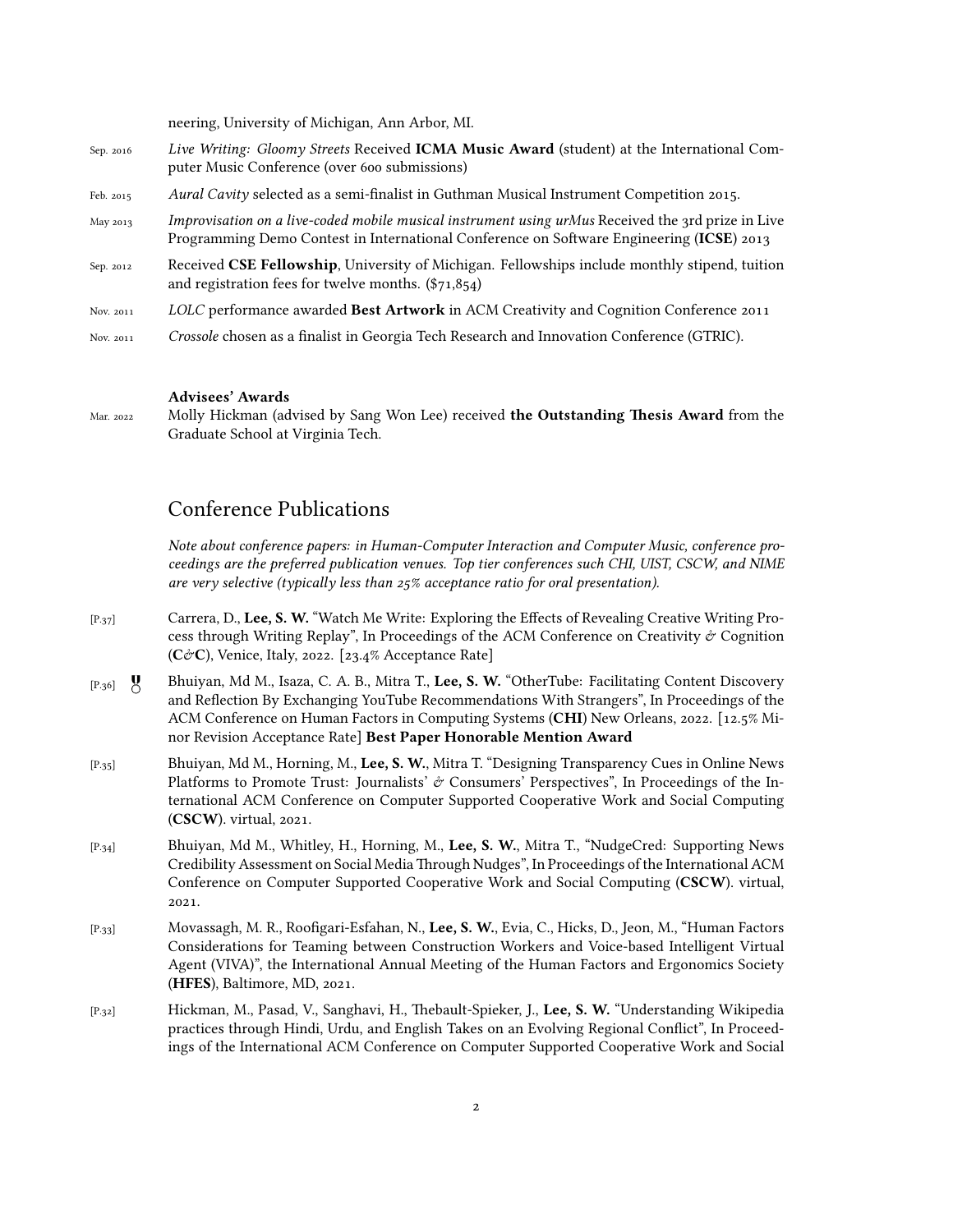Computing (**CSCW**). virtual, 2021.

- [P.31] Park, S. Y., **Lee, S. W.** "Lost in Co-curation: Uncomfortable Interactions and the Role of Communication in Collaborative Music Playlists", In Proceedings of the International ACM Conference on Computer Supported Cooperative Work and Social Computing (**CSCW**). virtual, 2021.
- [P.30] Chen, Y., **Lee, S. W.**, Oney, S. "CoCapture: Effectively Communicating UI Behaviors on Existing Websites by Demonstrating and Remixing", In Proceedings of the ACM Conference on Human Factors in Computing Systems (**CHI**) virtual, 2021.
- [P.29] Grudinschi, M., Norland, K., **Lee, S. W.**, Lim, S. "Task Analysis on Yoga Poses Toward a Wearable Sensor-based Learning System for Users with Visual Impairment" the International Annual Meeting of the Human Factors and Ergonomics Society (**HFES**), Chicago, IL, 2020.
- [P.28] Chen, Y., Herskovitz, J., Matute, G., Wang, A., **Lee, S. W.**, Lasecki, W. S., Oney, S. "EdCode: Towards Personalized Support at Scale for Remote Assistance in CS Education", IEEE Symposium on Visual Languages and Human-centric Computing (**VL/HCC**), Dunedin, New Zealand. 2020. **Best Short Paper Award**
- [P.27] Hu, D., **Lee, S. W.**, "ScreenTrack: Using a Visual History of a Computer Screen to Retrieve Documents and Web Pages", In Proceedings of the ACM Conference on Human Factors in Computing Systems (**CHI**) Honolulu, HI 2020. [24.3% Acceptance Rate]
- [P.26] **Lee, S. W.**, Willette, A., Koutra, D., Lasecki, W.S. "The Effect of Social Interaction on Facilitating Audience Participation in a Live Music Performance", In Proceedings of the ACM Conference on Creativity & Cognition (C&C), San Diego, CA, 2019. [29.7% Acceptance Rate]
- [P.25] **Lee, S. W.**, "Show Them My Screen: Mirroring a Laptop Screen as an Expressive and Communicative Means in Computer Music", In Proceedings of the International Conference on New interface for Musical Expression (**NIME**), Porto Alegre, Brazil, 2019.
- [P.24] **Lee, S. W.**, Krosnick, Park, S. Y., R., Keelean, B., Vaidya, S., O'Keefe, S. D., Lasecki, W.S. "Exploring Real-time Collaboration in Crowd-Powered Systems Through a UI Design Tool", In Proceedings of the International ACM Conference on Computer Supported Cooperative Work and Social Computing (**CSCW**). New York, NY. 2018 [25.6% Acceptance Rate]
- [P.23] Krosnik, R., **Lee, S. W.**, Lasecki, W., Oney, S. "Expresso: Building Responsive Interfaces with Keyframes", IEEE Symposium on Visual Languages and Human-centric Computing (**VL/HCC**), Lisbon, Portugal. 2018. [29% Acceptance Rate]
- [P.22] **Lee, S. W.**, Zhang, Y., Wong, I., Yang Y., O'Keefe, S., Lasecki, W.S. "SketchExpress: Remixing Animations For More Effective Crowd-Powered Prototyping Of Interactive Interfaces", In Proceedings of the ACM Symposium on User Interface Science and Technology (**UIST**). Quebec City, Canada. 2017. [22.5% Acceptance Rate]
- [P.21] Essl, G., **Lee, S. W.**, "Mobile Devices as Musical Instruments State of the Art and Future Prospects", In Proceedings of the International Symposium on Computer Music Multidisciplinary Research (**CMMR**), Matosinhos, Porto, Portugal, 2017.
- [P.20] **Lee, S. W.**, Bang, J., Essl, G., "Live Coding YouTube: Organizing Streaming Media for an Audiovisual Performance", In Proceedings of the International Conference on New interface for Musical Expression (**NIME**), Copenhagen, Denmark, 2017. [24% Acceptance Rate]
- [P.19] Chen, Y., **Lee, S. W.**, Xie, Y., Yang, Y., Lasecki, W., Oney, S. "Codeon: On-Demand Software Development Assistance" In Proceedings of the ACM Conference on Human Factors in Computing Systems (**CHI**) Denver, CO, 2017. [25% Acceptance Rate]
- [P.18] **Lee, S. W.**, Scott, J. "Word Level Lyrics-Audio Synchronization Using Separated Vocals", International Conference on Acoustics, Speech and Signal Processing (**ICASSP**). New Orleans, 2017.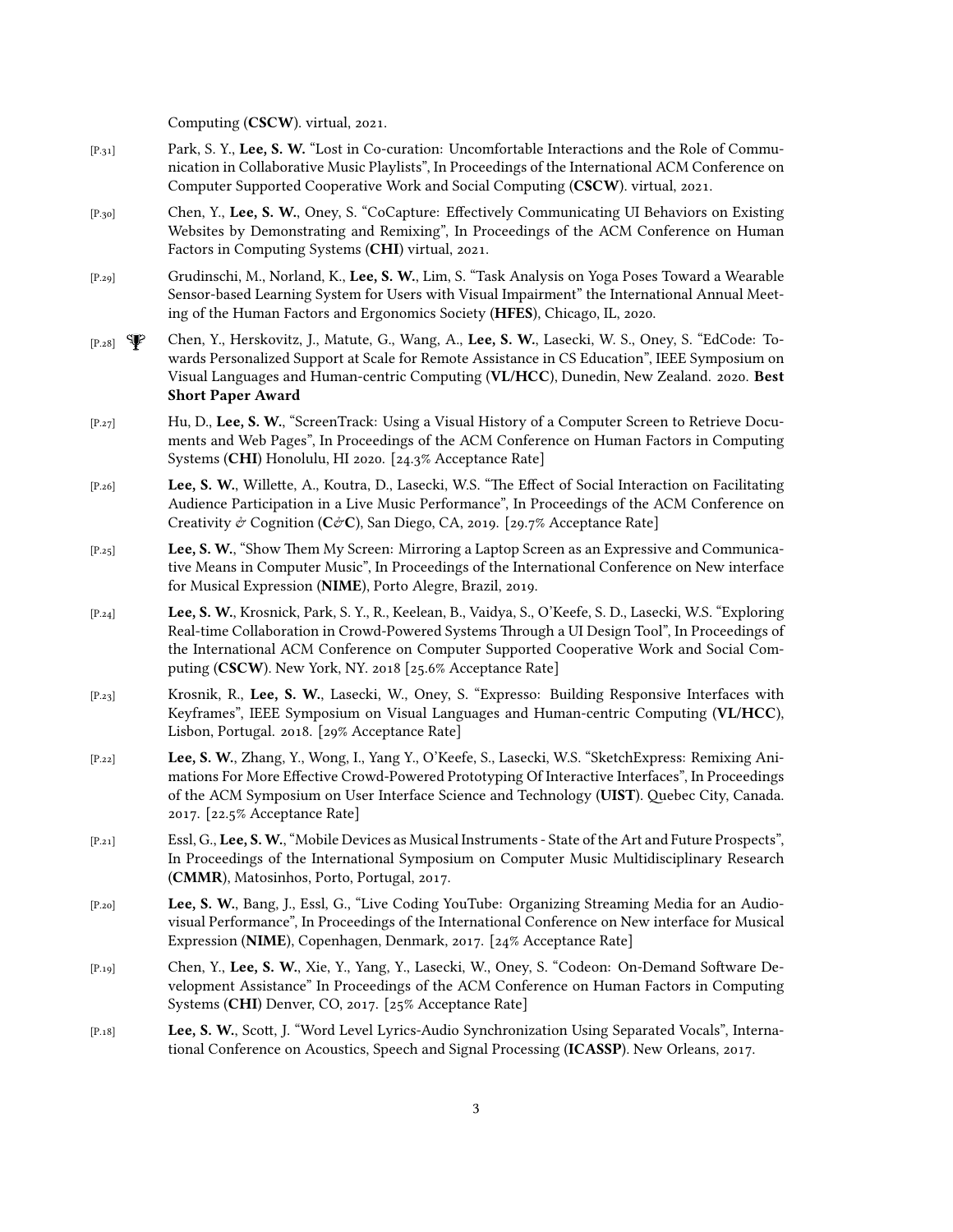- [P.17] **Lee, S. W.**, Essl, G. "Live Coding the Audience Participation" In Proceedings of the International Conference on Live Coding (**ICLC**), Hamilton, Canada, 2016.
- [P.16] Blackwell, A. F., Cox, G., **Lee, S. W.** "Live Writing the Live Coding Book" In Proceedings of the International Conference on Live Coding (**ICLC**), Hamilton, Canada, 2016.
- [P.15] **Lee, S. W.**, Essl, G., Martinez, M., "Live Writing: Writing as a Real-time Audiovisual Performance" In Proceedings of the International Conference on New interface for Musical Expression (**NIME**), Brisbane, Australia, 2016.
- [P.14] Carvalho, A. D., **Lee, S. W.**, Essl, G. "Understanding Cloud Service in the Audience Participation Music Performance of Crowd in C[loud]" In Proceedings of the International Conference on New interface for Musical Expression (**NIME**), Brisbane, Australia, 2016.
- [P.13] **Lee, S. W.**, Carvalho, A. D., Essl, G. "Crowd in C[loud] : Audience Participation Music with Online Dating Metaphor using Cloud Service" In Proceedings of the Web Audio Conference (**WAC**), Atlanta, Georgia, 2016.
- [P.12] **Lee, S. W.**, Essl, G. "Live Writing: Asynchronous Playback of Live Coding and Writing" In Proceedings of the International Conference on Live Coding (**ICLC**), Leeds, United Kingdom, 2015.
- [P.11] Carvalho, A. D., **Lee, S. W.**, Essl, G. "SuperCopair: Collaborative Live Coding on Supercollider through the cloud" In Proceedings of the International Conference on Live Coding (**ICLC**), Leeds, United Kingdom, 2015.
- [P.10] **Lee, S. W.**, Essl, G. "Web-Based Temporal Typography for Musical Expression and Performance" In Proceedings of the New Instruments for Musical Expression (**NIME**), Baton Rouge, United States, 2015.
- [P.9] **Lee, S. W.**, Essl, G. "Models and Opportunities for Networked Live Coding" In Proceedings of The Live Coding and Collaboration symposium 2014, Birmingham, United Kingdom, 2014.
- [P.8] **Lee, S. W.**, Essl, G. "Communication, Control, and State Sharing in Networked Collaborative Live Coding" In Proceedings of the New Instruments for Musical Expression (**NIME**), London, United Kingdom, 2014. [25% Acceptance Rate]
- [P.7] **Lee, S. W.**, Essl, G., Mao, Z. M. "Distributing Mobile Music Applications for Audience Participation Using Mobile Ad-hoc Network (MANET)" In Proceedings of the New Instruments for Musical Expression (**NIME**), London, United Kingdom, 2014.
- [P.6] **Lee, S. W.**, Essl, G. "Live Coding The Mobile Music Instrument" In Proceedings of the International Conference on New Instruments for Musical Expression (**NIME**), Daejon-Seoul, South Korea, 2013.
- [P.5] **Lee, S. W.**, Freeman, J. "echobo : a Mobile Music Instrument Designed for Audience To Play" In Proceedings of the International Conference on New Instruments for Musical Expression (**NIME**), Daejon-Seoul, South Korea, 2013.
- [P.4] **Lee, S. W.**, Freeman, J., Collela, A. "Real-Time Music Notation, Collaborative Improvisation, and Laptop Ensembles" In Proceedings of the International Conference on New Instruments for Musical Expression (**NIME**), Ann Arbor, MI. 2012.
- [P.3] **Lee, S. W.**,Srinivasamurthy, A., Tronel, G., Shen, W., Freeman, J. "Tok! : A Collaborative Acoustic Instrument using Mobile Phones", In Proceedings of the International Conference on New Instruments for Musical Expression (**NIME**), Ann Arbor, MI. 2012.
- [P.2] Şentürk, S., **Lee, S. W.**, Sastry, A., Daruwalla, A., Weinberg, G. "Crossole: a Gestural Interface for Composition, Improvisation and Performance using Kinect", In Proceedings of the International Conference on New Instruments for Musical Expression (**NIME**), Ann Arbor, MI. 2012.
- [P.1] **Lee, S. W.**, Freeman, J., Collela, A., Troyer, A. and Yao, S. "Evaluating Collaborative Laptop Im-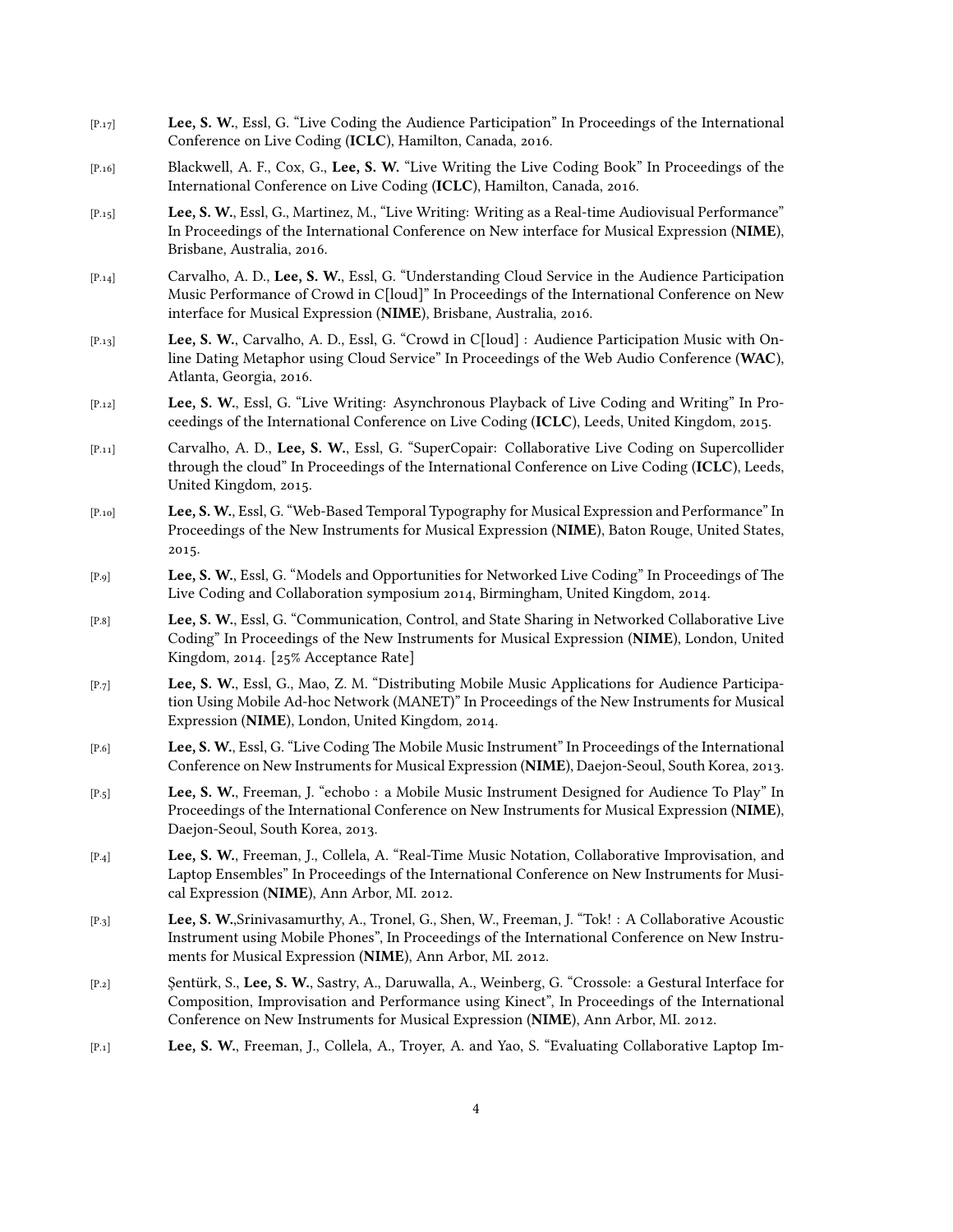provisation with LOLC" In Proceedings of the Symposium on Laptop Ensembles and Orchestras(**SLEO**) 2012, Louisiana State University, LA, 2012.

## Book Chapters

[B.1] **Lee, S. W.**, Taylor, B., Essl G., "Interactive Music with Web Audio", Foundation in Sound Design for Interactive Media, Routledge, 2019.

### Journal Articles

- [J.6] Li, Y., Hu, D., Wang, B., Bowman, D. A., **Lee, S. W.**, "The Effects of Incorrect Occlusion Cues on the Understanding of Barehanded Referencing in Collaborative Augmented Reality", Journal of Frontiers in Virtual Reality | Augmented Reality, 2021
- [J.5] Essl, G., **Lee, S. W.**, "Mobile Devices as Musical Instruments State of the Art and Future Prospects", Lecture Notes in Computer Science Springer Berlin / Heidelberg, 2018.
- [J.4] Essl, G., **Lee, S. W.** "The Design of urMus as a Meta-environment for Mobile Music" Journal of Creative Music Systems (**JCMS**), Vol. 1. Issue 2 , 2017.
- [J.3] **Lee, S. W.**, Freeman, J. "Real-time Music Notation in Mixed Laptop-Acoustic Ensembles" Computer Music Journal (**CMJ**) 37:4, Winter, MIT Press, 2013.
- [J.2] Kim, Y., **Lee, S. W.**, Lee, D. H., Kim, J., Lee, M. W. "Sound Detection as an Aid to Increase Detectability of CCTV in Surveillance System" Lecture Notes in Computer Science Volume 4560/2007 Springer Berlin / Heidelberg, 2007.
- [J.1] Park, W., Kim, D., Kim, K., **Lee, S. W.**, Lee, M.W., "A method for forecasting demand of High Touch product using matrix analysis of target populations and product functions" Journal of the ESK (Ergonomics Society of Korea) Vol. 26, No. 1. ESK., 2007.

### Theses

- [T.2] **Lee, S. W.** "Improving User Involvement through Live Collaborative Creation." Ph.D. Dissertation, University of Michigan. 2018.
- [T.1] **Lee, S. W.** "Audience Participation Using Mobile Phones as Musical Instruments." Master's Thesis, Georgia Tech. Available at http://hdl.handle.net/1853/44749, 2012.

### Lightly Reviewed Papers - Posters, Notes, and Workshop Papers

- [S.32] Islam, M.S., Sayani, N., Harden, S.M., **Lee, S. W.**, Lim, S. , "An Observational Study Investigating Verbal Communication Differences in Online vs. In-person Group Exercise Training", Extended Abstract, the International Annual Meeting of the Human Factors and Ergonomics Society (**HFES**), Atlanta, GA, 2022.
- [S.31] Manesh, D., Khalid, K., Murzi, H., Awolusi, I., Akanmu A., **Lee, S. W.** "Octave: Designing a Data Science Environment for Domain Experts" In the ACM CHI 2022 Workshop: Interrogating humancentered data science: Taking stock of opportunities and limitations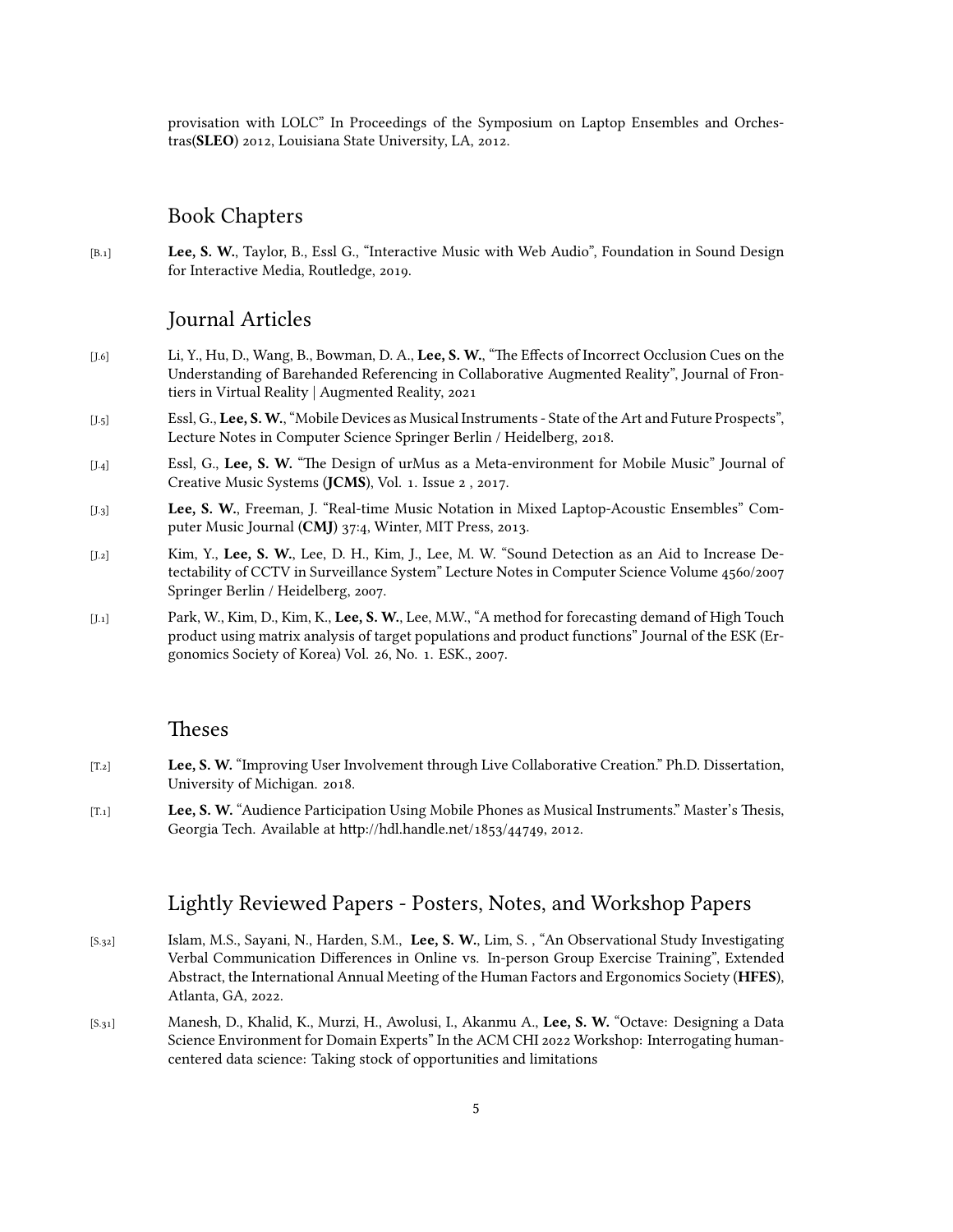- [S.30] Akanmu A., Akligo, V. S., Ogunseiju O., **Lee, S. W.**, Murzi, H. "Data Analytics and Computational Thinking in Construction Engineering and Management Education: A Conceptual System" In the Construction Research Congress 2022 (CRC 2022)
- [S.29] Roofigari-Esfahan N., Porterfield C., Ogle T., Upthegrove T., Jeon M., **Lee, S. W.** "Group-based VR Training to Improve Hazard Recognition, Evaluation, and Control for Highway Construction Workers" In the IEEE VR workshop (VRW) on eXtended Reality for Industrial and Occupational Supports (XRIOS), 2022
- [S.28] Tausif M. T., Khanna, S., Ryu, D. S., Bennett, S. R., Moon, H. S., **Lee, S. W.**, Jeon, M., "Evaluating 6DOF monoscopic tablet devices for an inclusive, immersive, and social virtual environment" In the ACM CHI 2021 Workshop on Design and Creation of Inclusive User Interactions Through Immersive Media, 2021
- [S.27] Isaza, C. A. B., **Lee, S. W.**, "Understanding the needs of socio-technical interventions for rural communities in areas affected by anti personnel mines" In the ACM CHI 2021 Workshop: Decolonizing HCI across borders, 2021
- [S.26] Aftab, A., Hu, R., **Lee, S. W.**, "Remo: Generating Interactive Tutorials through Demonstration by Remote Peers to Assist Older Adults" In the ACM CHI 2021 Workshop on Designing Interactions for the Ageing Populations - Addressing Global Challenges, 2021
- [S.25] Li, Y., Hicks, D., Lages, W.S., **Lee, S. W.**, Sharma, A., Bowman, B. A., "ARCritique: Supporting Remote Design Critique of Physical Artifacts through Collaborative Augmented Reality" In 2021 IEEE Conference on Virtual Reality and 3D User Interfaces Abstracts and Workshops (VRW). IEEE., 2021
- [S.24] Grudinschi, M., Norland, K., **Lee, S. W.**, Lim, S., "The Effectiveness of Wearable Sensor-Based Vibrotactile Feedback in Yoga Training for Users with Visual Impairment" Abstract, The 12th International Conference on Applied Human Factors and Ergonomics (**AHFE**), New York, 2021.
- [S.23] Tausif, T. M., Weaver, R., **Lee, S. W.**, "Towards enabling eye contact and perspective control in video conference" Poster, In The ACM Symposium on User Interface Software and Technology (**UIST**), Virtual, 2020.
- [S.22] Aftab, A., Hu, R., **Lee, S. W.**, "Remo: Generating Interactive Tutorials by Demonstration for Online Tasks" Poster, In The ACM Symposium on User Interface Software and Technology (**UIST**), Virtual, 2020.
- [S.21] Hu, D., **Lee, S. W.**, "Scrapbook: Screenshot-based Bookmark for Effective Curation of Digital Resources" Poster, In The ACM Symposium on User Interface Software and Technology (**UIST**), Virtual, 2020.
- [S.20] Pasad, V., Wang, B., **Lee, S. W.**, "Understanding the Challenges of Online Group Chat for Productive Discourse at Scale" Poster, In the International ACM Conference on Computer Supported Cooperative Work and Social Computing (**CSCW**), Virtual, 2020.
- [S.19] Hickman, M., Pasad, V., Sanghavi, H., Thebault-Spieker, J., **Lee, S. W.**, "Wiki HUEs: Understanding Wikipedia practices through Hindi, Urdu, and English takes on evolving regional conflict" Note, International Conference on Information and Communication Technologies and Development (**ICTD**), Guayaquil, Ecuador, 2020.
- [S.18] Sun, S., **Lee, S. W.**, Jeon, M., "VR Viewfinder the Effects of Enabling Third-person Perspectives for Bystanders on VR-based Interactive Arts" Workshop paper, In The ACM CHI Social Virtual Reality(VR) Workshop (**CHI**), Honululu, HI, 2020.
- [S.17] Sun, S., **Lee, S. W.**, Jeon, M., "VR Viewfinder the Effects of Enabling Third-person Perspectives for Bystanders on VR-based Interactive Arts" Poster, In The ACM Capital Region Celebration of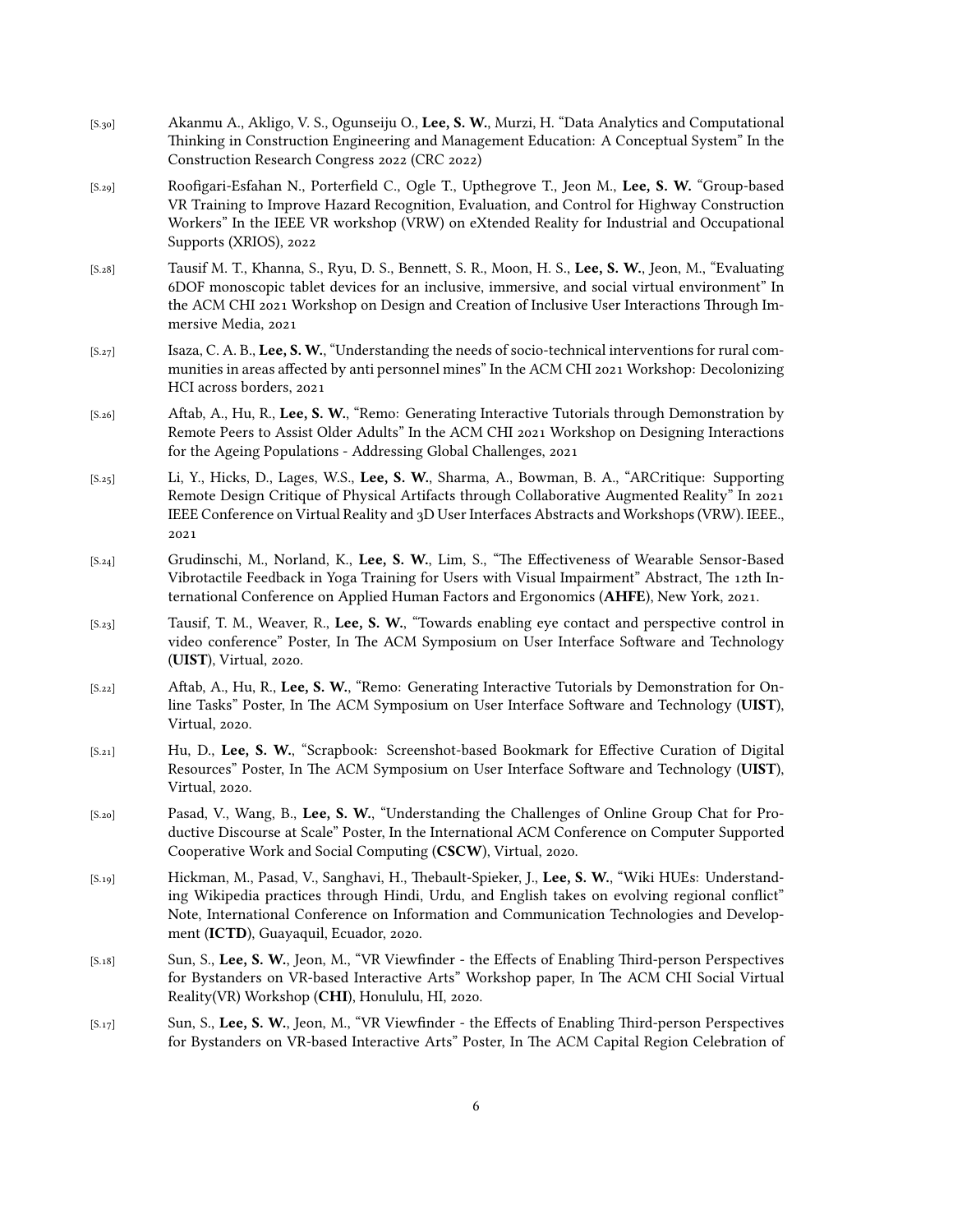Women in Computing (**CAPWIC**), Newport News, Virginia, 2020.

- [S.16] Hu, D., **Lee, S. W.**, "ScreenTrack: Using Visual History for Self-tracking Computer Activities and Retrieving Working Context" Poster, In The ACM Symposium on User Interface Software and Technology (**UIST** 2019), New Orleans, Louisiana, 2019.
- [S.15] **Lee, S. W.**, "Computer-mediated Empathy", Algorithms That Make You Think, the Fourth Annual Virginia Tech Workshop on the Future of Human-Computer Interaction 2019. Blacksburg, VA.
- [S.14] **Lee, S. W.**, "Liveness in Interactive Systems", the CSCW 2018 workshop on Hybrid Events (**CSCW**) 2018. Jersey City, NJ.
- [S.13] Herskovitz, J., Chinnam, J., Wong, I., Liu, M., Mo, J., **Lee, S. W.**, Lasecki, W. S., "Crowdsourcing for Effortless Creation of Collaborative AR Spaces", the CHI 2018 workshop on Novel Interaction for Collaboration in VR (**CHI**) 2018. Montreal, QC.
- [S.12] **Lee, S. W.**, Chen, Y., Lasecki, W.S., "The Need for Real-Time Crowd Generation of Task Lists from Speech", In AAAI Conference on Human Computation and Crowdsourcing (**HCOMP**), Quebec City, Canada, 2017.
- [S.11] **Lee, S. W.**, "Hybrid Use of Asynchronous and Synchronous Interaction for Collaborative Creation" Doctoral Symposium, In The ACM Symposium on User Interface Software and Technology (**UIST**), Quebec City, Canada, 2017.
- [S.10] **Lee, S. W.**, "Integrating Asynchronous Interaction into Real-time Collaboration for Crowdsourced Creation" Boaster-Poster, In Human Computer Interaction Consortium (**HCIC** 2017), Watsonville, CA, 2017.
- [S.9] **Lee, S. W.**, Chen, Y., Klugman, N., Gouravajhala, S. R.,Chen, A.,Lasecki, W.S., "Exploring Coordination Models for Ad Hoc Programming Teams", the ACM Conference on Human Factors in Computing Systems (**CHI**) 2017. Denver, CO ,2017.
- [S.8] **Lee, S. W.**, Carvalho, A. D., Essl, G. "Crowd in C[loud] : Audience Participation Music with Online Dating Metaphor using Cloud Service", Invited as an Encore Track Paper at the AAAI Conference on Human Computation and Crowdsourcing (**HCOMP**), Austin, TX, 2016.
- [S.7] **Lee, S. W.**, Yang Y., Yan, S., Zhang, Y., Wong, I., Tan, Z., McGruder, M., Homan, C., Lasecki, W.S. "Creating Interactive Behaviors in Early Sketch by Recording and Remixing Crowd Demonstrations", In AAAI Conference on Human Computation and Crowdsourcing (**HCOMP**), Austin, TX, 2016.
- [S.6] **Lee, S. W.** "Integrating Asynchronous Interaction into Real-time Collaboration for Crowdsourced Creation" Doctoral Consortium, In AAAI Conference on Human Computation and Crowdsourcing (**HCOMP**), Austin, TX, 2016.
- [S.5] **Lee, S. W.**, Essl, G., "Hooking up Web Audio to WebGL Typography", Demo presented in Web Audio Conference (**WAC**). Atlanta, GA, 2016.
- [S.4] **Lee, S. W.**, Hejazi, C., Yoshioca, B., "Improvisation on a live-coded mobile musical instrument using urMus", Demo Presented. In the First International Workshop on Live Programming in conjunction with ICSE, San Francisco, CA , 2013.
- [S.3] Freeman, J., **Lee, S. W.**, Yao, S., Albin, A. "LOLC for Laptop Music Ensemble" Panel Discussion in "Creativity and Improvisation" session at ACM Creativity  $\mathcal{O}'$  Cognition(**CC**), Atlanta, GA, 2011.
- [S.2] **Lee, S. W.**, Freeman, J., Collela, A. , Yao, S., Troyer, A."Collaborative Musical Improvisation in a Laptop Ensemble with LOLC", In Proceedings of the ACM Creativity  $\phi$  Cognition (CC), Atlanta, GA, 2011.
- [S.1] Albin, A., **Lee, S. W.**, Chordia, P. "Visual Anticipation Aids in Synchronization Tasks", the Society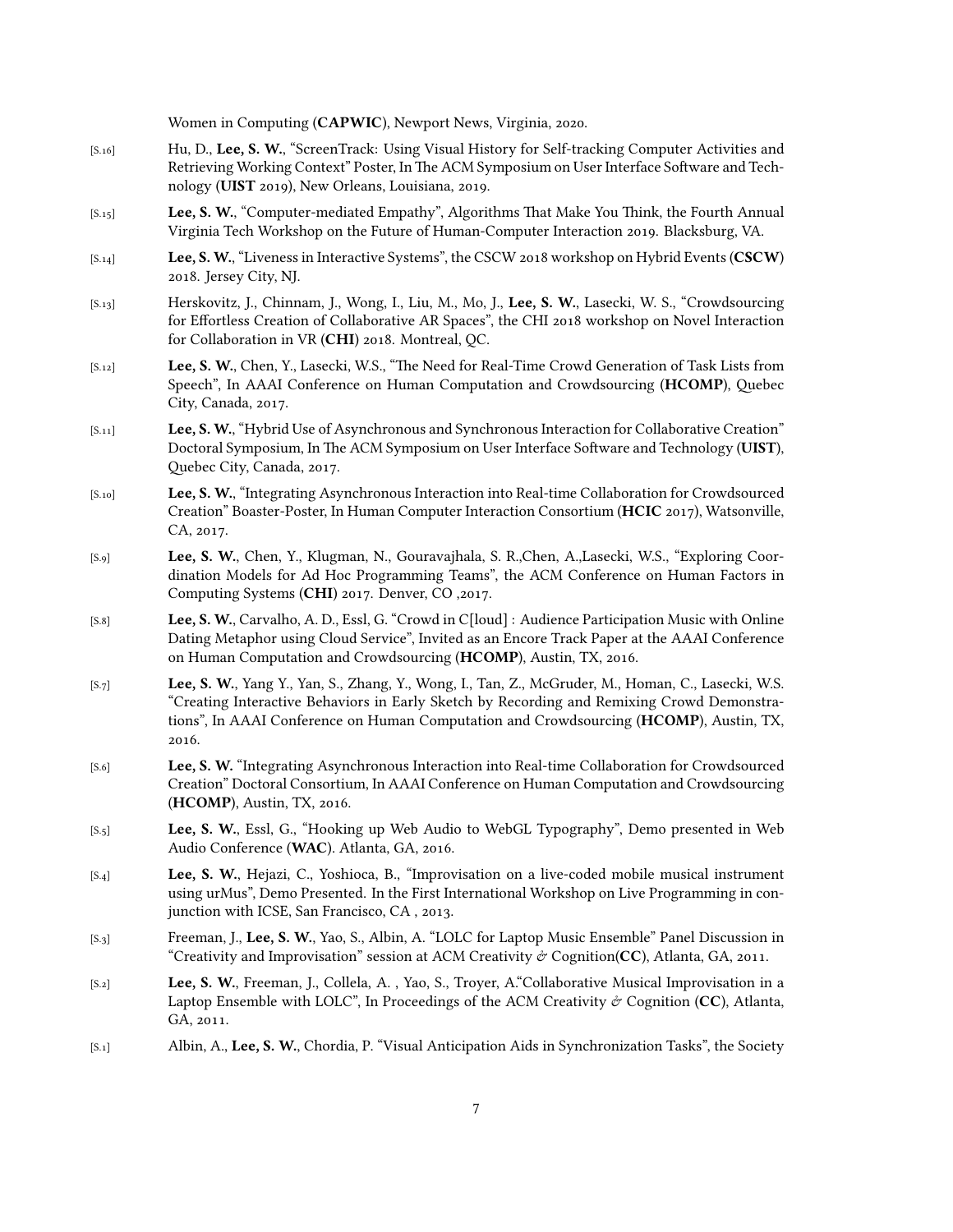for Music Perception and Cognition 2011 University of Rochester, NY, 2011.

## Grants

| 2022 | Digital Games and Interactive Curriculum<br>Evan Lavender-Smith(PI), Sang Won Lee(Co-PI), Zach Duer(Co-PI), Michael Hsiao(Co-PI), Avery<br>Wiscomb(Co-PI), Wallace Santos Lages(Co-PI), James Ivory (Co-PI)<br>Total Award Value \$21,628<br>ICAT major SEAD Grant                                                                                               |
|------|------------------------------------------------------------------------------------------------------------------------------------------------------------------------------------------------------------------------------------------------------------------------------------------------------------------------------------------------------------------|
| 2021 | Socially-Connected and Ability-Aware Online Physical Training for Older Adults<br>Sol Lim (PI), Sang Won Lee (Co-PI), Samantha Harden (Co-PI), Sunwook Kim (Co-PI), Maury A.<br>Nussbaum (Co-PI)<br>Total Award Value \$10,000<br>ICTAS EFO-O Seed Investment Grant                                                                                              |
| 2021 | RETTL: Facilitating socially constructed learning through a shared, mobile-based virtual<br>reality platform in informal learning settings<br>Sang Won Lee (PI), Myounghoon Jeon (Co-PI), Jeffrey Ogle (Co-PI), Phyllis Newbill (Co-PI), Chelsea<br>Lyles (Co-PI)<br>Total Award Value \$849,999<br>National Science Foundation, RETTL program, Grant No-2119011 |
| 2021 | Collaborative Research: Improving Students' Computational Thinking Skills in Construc-<br>tion Engineering and Management<br>Abiola Akanmu (PI), Sang Won Lee (Co-PI), Homero Murzi (Co-PI)<br>Total Award Value \$477,340<br>National Science Foundation, IUSE program, Grant No-2111003                                                                        |
| 2020 | Supporting Remote Design Critique of Physical Objects through Collaborative Augmented<br>Reality<br>Douglas Bowman (PI), David Hicks (Co-PI), Wallace Santos Lages (Co-PI), Sang Won Lee (Co-PI),<br>Akshay Sharma(Co-PI)<br>Total Award Value \$10,000<br><b>ICAT Rapid Response Grant</b>                                                                      |
| 2020 | VRViewfinder: Engaging Bystanders in VR-based Interactive Media Using Auxiliary View-<br>ing Devices<br>Sang Won Lee(PI), Myounghoon Jeon(Co-PI), Zach Duer(Co-PI)<br>Total Award Value \$25,000<br>ICAT major SEAD Grant                                                                                                                                        |
| 2019 | Enhancing connectedness through remote social touch with particle jamming<br>Sang Won Lee(PI), Shahabedin Sagheb(Co-PI)<br>Total Award Value \$3,000<br>ICAT mini SEAD Grant                                                                                                                                                                                     |
| 2018 | Understanding and Mining Patterns of Audience Engagement and Creative Collaboration<br>in Largescale Crowdsourced Music Performances                                                                                                                                                                                                                             |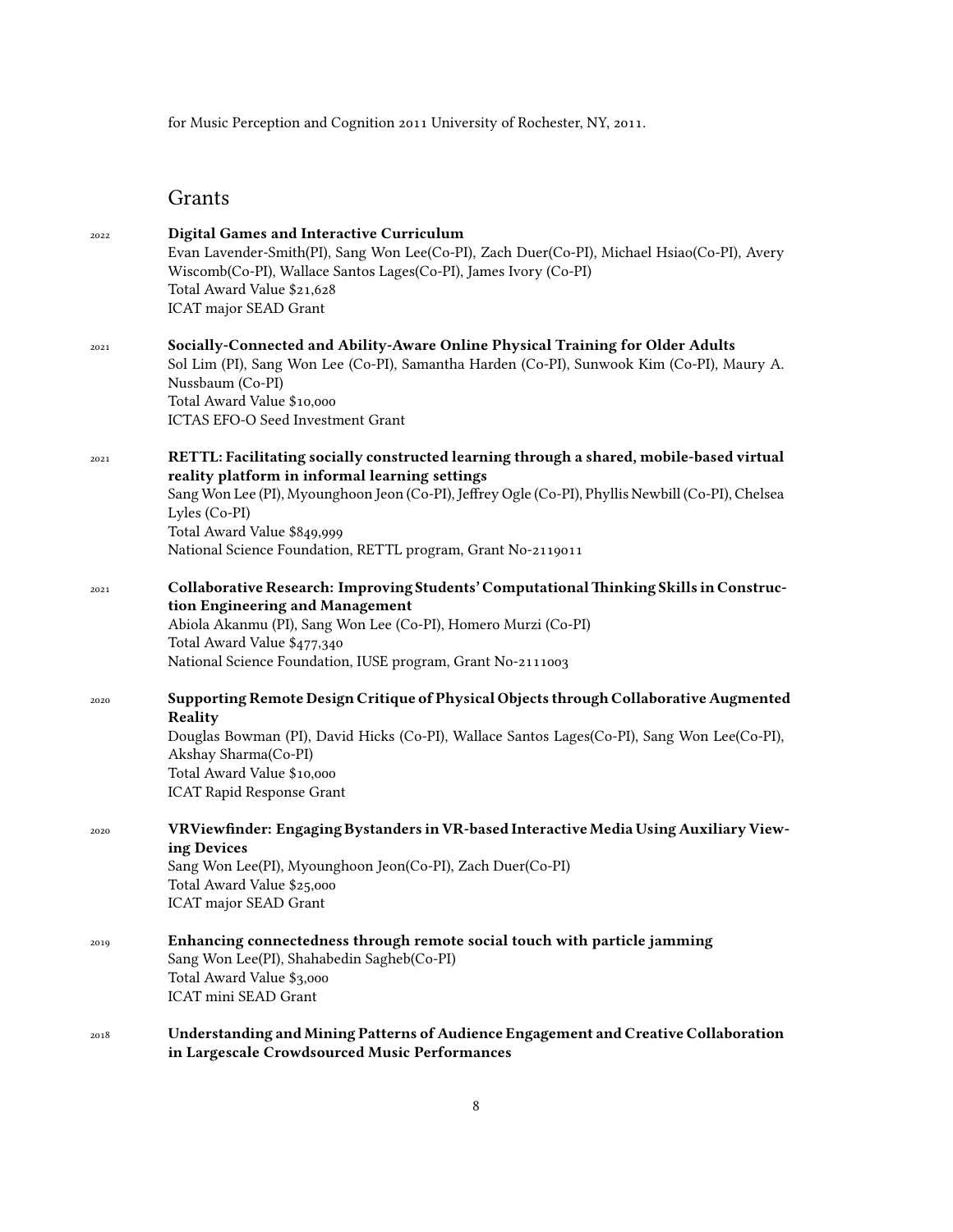Sang Won Lee(Research Associate), Danai Koutra(PI), Walter Lasecki(Co-PI) Total Award Value \$75,000 Michigan Institute for Data Science (MIDAS)

# Music Performances, Artwork,  $\mathop{\mathcal{C}}$  Composition

| Mar. 2020  | Performed Live Writing: Gloomy Street in NYU IAPS concert. New York, NY.                                                                                                                                |
|------------|---------------------------------------------------------------------------------------------------------------------------------------------------------------------------------------------------------|
| Dec. 2019  | Performed Live Writing: Gloomy Street in DISIS Faculty Concert. Blacksburg, VA.                                                                                                                         |
| Sep. 2019  | Performed Crowd in C[loud] in the Information, Expression, and Immersion Symposium 2019,<br>Blacbkurg, VA.                                                                                              |
| June. 2019 | Performed Crowd in C[loud] in ACM Creativity and Cognition Conference( $C\textcircled{c}C$ ) 2019, San Diego,<br>CA.                                                                                    |
| Dec. 2018  | Performed Crowd in C[loud] in DISIS Faculty Concert. Blacksburg, VA.                                                                                                                                    |
| Aug. 2018  | Presented: Live Coding YouTube in International Conference on Computer Music(ICMC) 2018.<br>Daegu, South Korea                                                                                          |
| July. 2018 | Performed: Live Coding YouTube accepted at New York City Electroacoustic Music Festival (NYCEMF)<br>2018. New York                                                                                      |
| Apr. 2018  | Performed: Live Coding YouTube accepted at CHI Art Program, the ACM Conference on Human<br>Factors in Computing Systems (CHI) 2018. Montreal, Canada. 2018                                              |
| Dec. 2017  | Presented Performance: <i>Jimmy raps with Live Writing</i> , collaborated with D. Andrew STEWART,<br>accepted at the International Conference on Live Coding (ICLC) 2017. Morelia, Mexico. 2017         |
| Aug. 2017  | Performed Live Writing: Gloomy Streets accepted at the Toronto International Electroacoustic Sym-<br>posium (TIES) 2017. Toronto, ON, Canada. 2017                                                      |
| May. 2017  | Performed: Live Coding YouTube accepted at in International Conference on New Interface for Mu-<br>sical Expression(NIME) 2017. Copenhagen, Denmark. 2017                                               |
| May. 2017  | Presented DISAPPEARING : Live Writing, collaborated with D. Andrew STEWART, accepted at<br>in International Conference on New Interface for Musical Expression(NIME) 2017. Copenhagen,<br>Denmark. 2017 |
| May. 2017  | Performed Performance: Live Writing: Gloomy Streets accepted at CHI Art Program, the ACM Con-<br>ference on Human Factors in Computing Systems (CHI) 2017. Denver, CO. 2017                             |
| Mar. 2017  | Performed Live Coding YouTube in Performing Arts Technology Showcase 2017. McIntosh Theatre,<br>University of Michigan.                                                                                 |
| Oct. 2016  | Performed Crowd in C[loud] in International Conference on Live Coding(ICLC) 2016. Hamilton,<br>Canada.                                                                                                  |
| Sep. 2016  | Performed Live Writing: Gloomy Streets in International Conference on Computer Music(ICMC)<br>2016. Utrecht, Netherlands. - Won ICMA 2016 Music Award (Student)                                         |
| July. 2016 | Performed Live Writing: Gloomy Streets in the International Conference on New Interface for Mu-<br>sical Expression(NIME) 2016. Brisbane, Australia.                                                    |
| Apr. 2016  | Performed Crowd in C[loud] in Web Audio Conference (WAC) 2016. Atlanta, Georgia.                                                                                                                        |
| Apr. 2016  | Composed and Presented Live Writing: Shatter, Written and Performed by HoneyLess in Web Au-<br>dio Conference (WAC) 2016. Atlanta, Georgia.                                                             |
| Aug. 2015  | Performed Aural Cavity in International Conference on Computer Music(ICMC) 2015. Denton,                                                                                                                |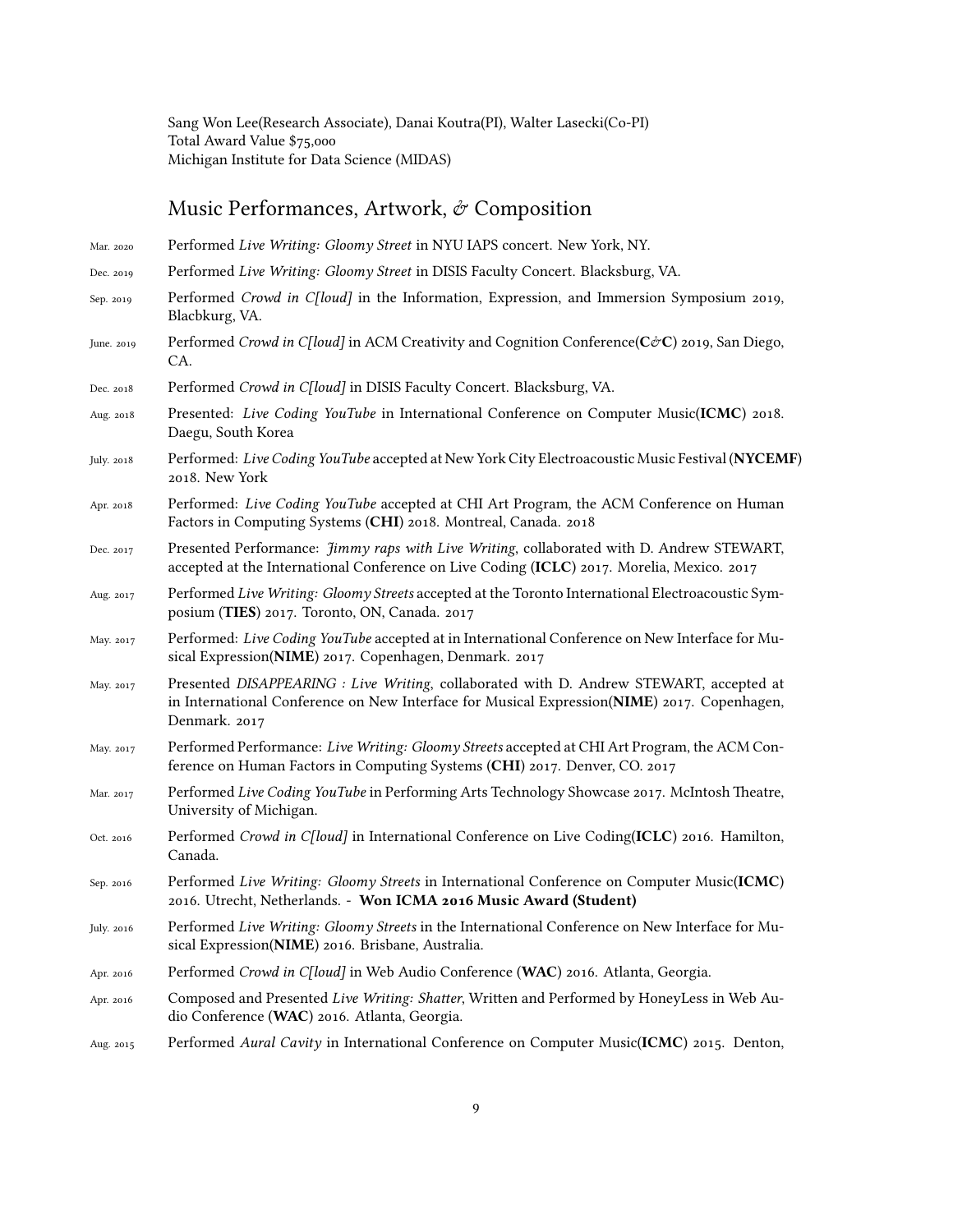Texas.

| Apr. 2015 | Composed and Presented Live Writing: Reflection, Performed by HoneyLess in Michigan Mobile<br>Phone Ensemble: Final Class Concert 2015, Stamps Auditorium                           |
|-----------|-------------------------------------------------------------------------------------------------------------------------------------------------------------------------------------|
| Apr. 2015 | Performed Crowd in C[loud] in Michigan Mobile Phone Ensemble: Final Class Concert 2015, Stamps<br>Auditorium                                                                        |
| Mar. 2015 | Performed Live Writing: Gloomy Streets in Performing Arts Technology Showcase 2015. Britton<br>Recital Hall, University of Michigan.                                                |
| Feb. 2015 | Performed Aural Cavity in Guthman Musical Instrument Competition, Georgia Tech.                                                                                                     |
| Mar. 2014 | Performed Aural Cavity in Performing Arts Technology Showcase 2014. Britton Recital hall, Uni-<br>versity of Michigan.                                                              |
| Mar. 2014 | Performed Aural Cavity in Final Concert of Interactive Media Design. Design Lab 1, University of<br>Michigan.                                                                       |
| Apr. 2013 | Performed Improvisation on a live-coded mobile music instrument in Michigan Mobile Phone En-<br>semble: Final Class Concert 2013, Stamps Auditorium                                 |
| Apr. 2013 | Performed T'ai Chi Theremin in Michigan Mobile Phone Ensemble: Final Class Concert 2013,<br>Stamps Auditorium                                                                       |
| May 2012  | Performed Where Are You Standing? by Bongjun Kim, Woon Seung Yeo in the International Con-<br>ference on New Interface for Musical Expression (NIME) 2012 at University of Michigan |
| Apr. 2012 | Performed Music Slave (Mobile Choir) in Listening Machines 2012, Georgia Tech., Atlanta, GA.                                                                                        |
| Apr. 2012 | Performed echobo in Listening Machines 2012, Georgia Tech., Atlanta, GA.                                                                                                            |
| Feb. 2012 | Performed SGLC by Jason Freeman in Sonic Generator Concert (Video), Woodruff Art Center, At-<br>lanta, GA                                                                           |
| Nov. 2011 | Performed LOLC in ACM Creativity and Cognition Conference (C&C) 2011, Atlanta. - Won Best<br><b>Artwork Award</b>                                                                   |
| May 2011  | Performed LOLC in the International Conference on New Interface for Musical Expression (NIME)<br>2011 at University of Oslo, Norway.                                                |
| Apr. 2011 | Performed Crossole in Listening Machines 2011 at Stubbins Gallery, Georgia Tech., Atlanta, GA.                                                                                      |
| Mar. 2011 | Exhibited Stickies Music in Sonic Generator Concert at Woodruff Art Center, Atlanta, GA.                                                                                            |
| Oct. 2010 | Performed LOLC in FutureMedia Fest 2010 at Georgia Tech, Atlanta, GA.                                                                                                               |
| Oct. 2010 | Performed BeatScape in FutureMedia Fest 2010 at Georgia Tech, Atlanta, GA.                                                                                                          |

# Teaching Experiences

| 2018-Present  | Assistant Professor, Computer Science Department, Virginia Tech                   |
|---------------|-----------------------------------------------------------------------------------|
|               | • Introduction to GUI Programming and Graphics, Spring 2020.                      |
|               | • Social Computing and Computer-supported Cooperative Work, Fall 2021, Fall 2019. |
|               | • Collaboration, Creativity, and Computing, Spring 2021, Spring 2019.             |
|               | • Creative Computing Studio, Spring 2022, Fall 2020, Fall 2018.                   |
| 2012-2018     | Graduate Research Assistant, University of Michigan, Ann Arbor                    |
| $2013 - 2016$ | Graduate Student Instructor, University of Michigan, Ann Arbor                    |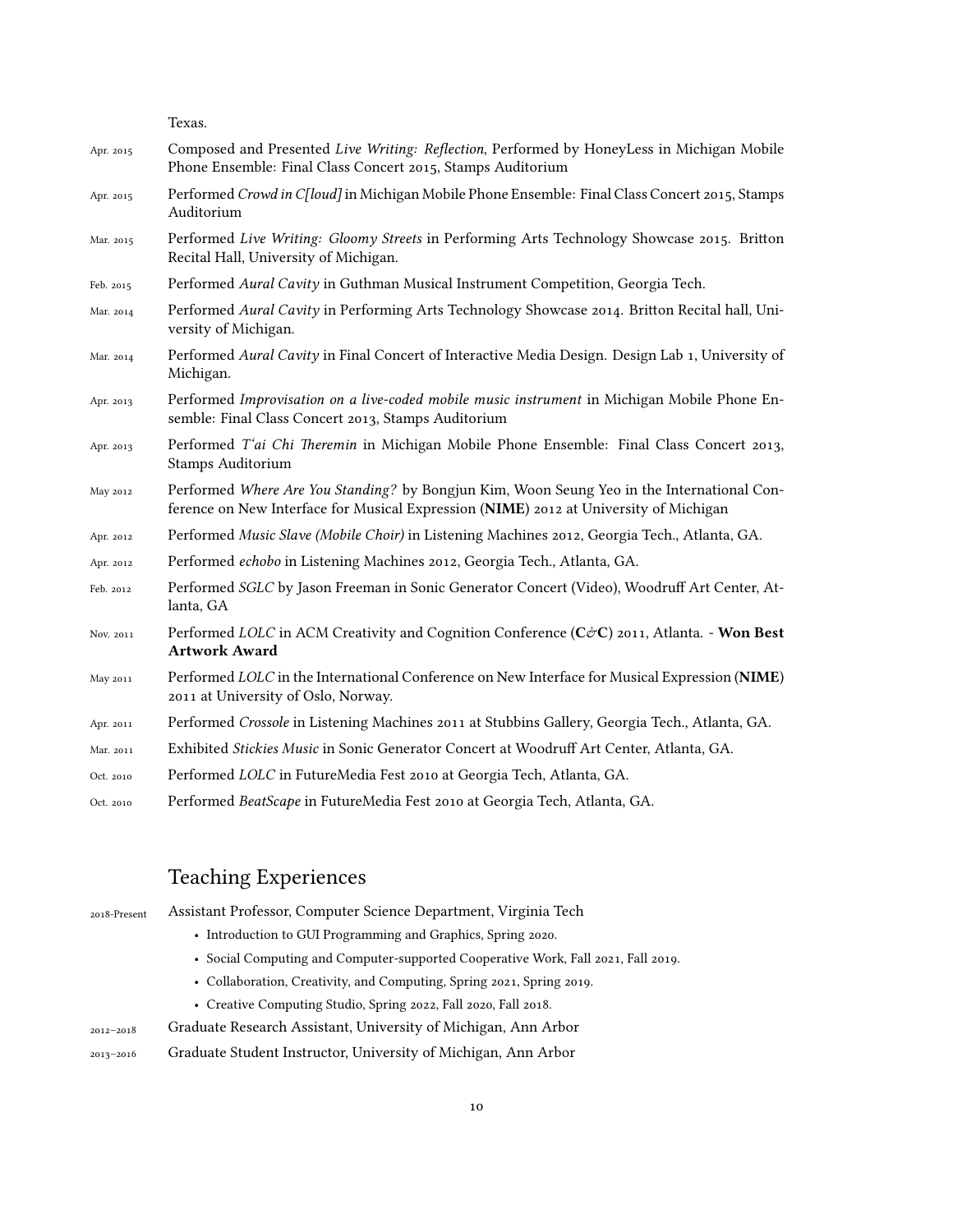|              | • User Interface Development, Fall 2016, Fall 2015, Winter 2014                 |
|--------------|---------------------------------------------------------------------------------|
|              | • Intelligent Interactive Systems, Winter 2016                                  |
|              | • Interactive Computer Graphics, Fall 2014                                      |
| 2013-Present | Grader, University of Michigan, Ann Arbor                                       |
|              | • Acoustics and Psychoacoustics, 2013-2018                                      |
| 2009         | Tutor, Office of Accessible Education, Stanford University                      |
| 2005-2007    | Undergraduate Teaching Assistant, Human Factors Lab., Seoul National University |

## Outreach, Exhibition,  $\acute{\sigma}$  Misc.

| Nov. 2017<br>-Apr. 2018 | Mentored high school students from underrepresented minority groups in "Wolverine Pathways"<br>Program", Ann Arbor, MI, United States.                                    |
|-------------------------|---------------------------------------------------------------------------------------------------------------------------------------------------------------------------|
| June 2017               | Led "POSSE Workshop: Making Music in Programming using EarSketch." (Workshop) @ POSSE<br>Foundation, 2017, Ann Arbor, MI, United States.                                  |
| May 2017                | Led Workshop "Setting up and running a Mobile Phone Orchestra" @ the International Conference<br>on New interface for Musical Expression (NIME) 2017, Copenhagen, Denmark |
| July 2016               | Led "POSSE Workshop: Making Music in Programming using EarSketch." (Workshop) @ POSSE<br>Foundation, 2016, Ann Arbor, MI, United States.                                  |
| Sep. 2011               | Exhibited <i>Crossole</i> in Atlanta Maker Faire.                                                                                                                         |
| June 2011               | Led LOLC workshop with local gifted high school students in Hands On Tech (H.O.T.) Camp. Geor-<br>gia Tech., Atlanta, MI, United States                                   |
| May 2011                | Exhibited <i>Stickies Music</i> in GT Salon Exhibition at Hinman Building, Georgia Tech.                                                                                  |

## Career Development Workshops and Symposia

| 2019 | Early Career Symposium, ACM CHI, Glasgow, United Kingdom                                                                                               |
|------|--------------------------------------------------------------------------------------------------------------------------------------------------------|
| 2019 | Professional Development Institute (PDI) Program, Virginia Tech, Blacksburg, VA                                                                        |
| 2018 | New Computing Faculty Workshops in Summer 2018 (CRA, NSF-supported) San Diego, CA                                                                      |
| 2018 | Preparing Future Faculty Workshop, Rackham-CRLT, University of Michigan, Ann Arbor, MI                                                                 |
| 2017 | UIST 2017 Doctoral Symposium (The ACM Symposium on User Interface Software and Technol-<br>ogy), Quebec City, Canada                                   |
| 2017 | Selected as a HCIC-Funded Student in University of Michigan to participate in Human Computer<br>Interaction Consortium (HCIC) 2017 "Designing Future". |
| 2016 | <b>HCOMP</b> 2016 Doctoral Consortium participant (International Conference on Human Computa-<br>tion and Crowd-sourcing), Austin, Texas               |

## Industry Experiences

<sup>2015</sup> Research Intern, Media Technology Lab., Gracenote Inc.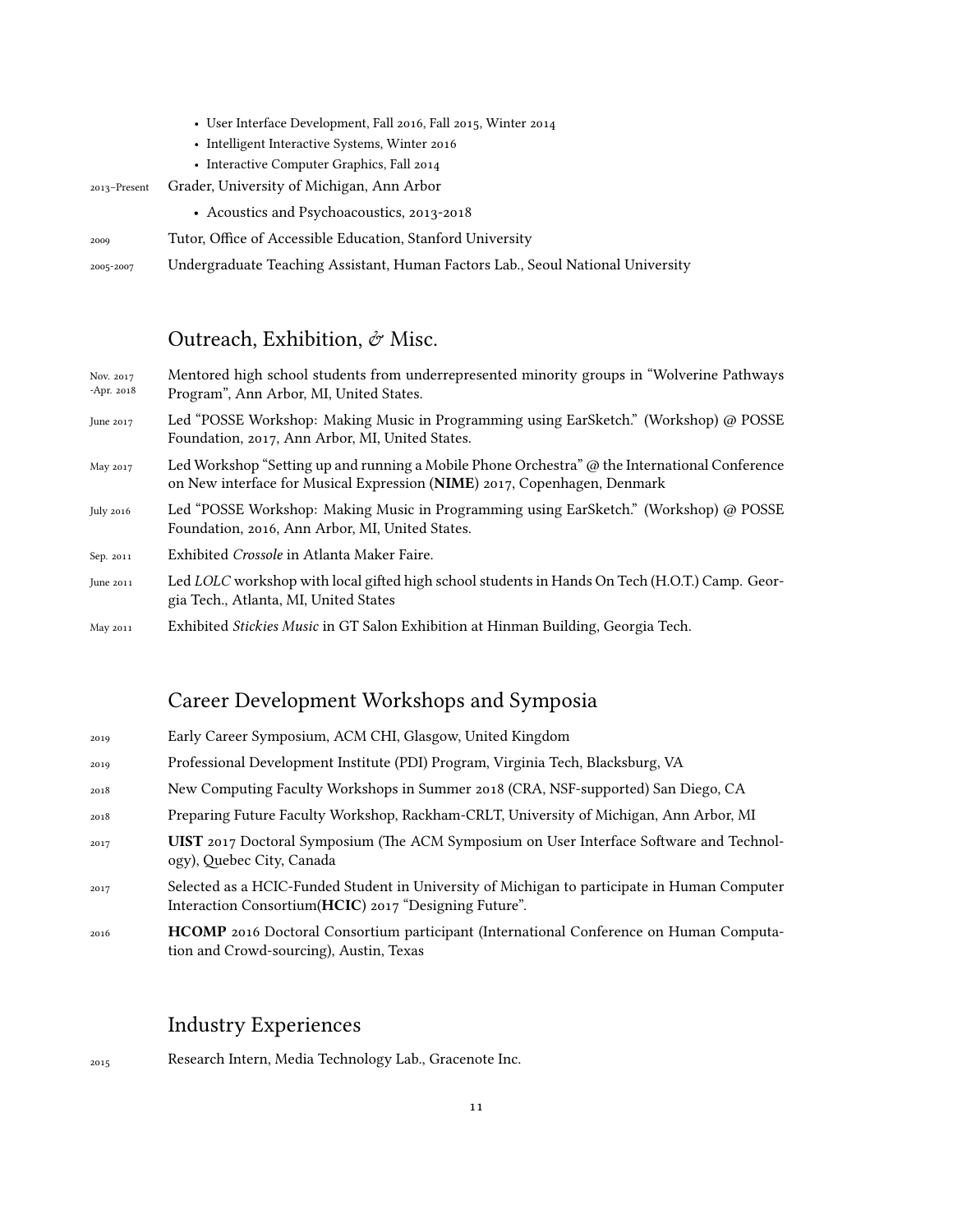|           | • Developed a lyric-audio alignment system using voice synthesis and vocal separation. [P.20]                                                                       |
|-----------|---------------------------------------------------------------------------------------------------------------------------------------------------------------------|
| 2014      | Web Programmer/Designer, Massachusetts General Hospital                                                                                                             |
|           | • Developed an interactive website that enables researchers to manage contents. (http://cfsib.com)                                                                  |
| 2010-2011 | Web Programmer/Designer, Stanford University                                                                                                                        |
|           | • Developed an interactive website that enable researchers to retrieve genome-wide expression data of<br>patients. (http://gluegrant1.stanford.edu/ $\tilde{D}IC$ ) |
| 2010      | Database Engineer, TrimTabs Investment Research.                                                                                                                    |
|           | • Developed of a system and database for crawling, storing, and reporting on data of insider transactions.                                                          |
| 2009-2010 | Independent Contractor, DamnTheRadio Inc.                                                                                                                           |
|           | • Implemented a web crawler to collect live performance data from an online ticketing site.                                                                         |
| 2009-2010 | Tech. Desk Consultant, Stanford University                                                                                                                          |
|           | • Provided technical support for students in multimedia studio of Meyer library.                                                                                    |
| 2009      | Financial Technology Intern, TrimTabs Investment Research                                                                                                           |
|           | • Created and tested scripts for automating Exchange Traded Fund (ETF) report production.                                                                           |
|           |                                                                                                                                                                     |

# Invited Talks

| June. 2022 | Towards understanding computer-mediated empathy, Invited Seminar, Kwangwoon University                                                                                                        |
|------------|-----------------------------------------------------------------------------------------------------------------------------------------------------------------------------------------------|
| May. 2022  | Towards understanding computer-mediated empathy, 2022 DGIST EECS Colloquium, DGIST                                                                                                            |
| Feb. 2022  | Human-Computer Interaction Research Applied to Everyday Life, HCI Webinar, CS Alumni Event,<br>Virginia Tech                                                                                  |
| Feb. 2022  | <i>YMMV: advice for conducing HCI research aboard, Invited Talk, HCI Korea Society</i>                                                                                                        |
| Sep. 2021  | VR Viewfinder: Towards inclusive and social virtual experience using motion-tracked tablets, ICAT<br>Playdate, Virginia Tech                                                                  |
| Aug. 2021  | Towards understanding liveness and computer-mediated empathy, Invited Talk, HCI @ KAIST Sem-<br>inar, KAIST                                                                                   |
| Aug. 2021  | Towards understanding liveness and computer-mediated empathy, Invited Talk, SNU Industrial En-<br>gineering Seminar, the Department of Industrial Engineering, Seoul National University      |
| Feb. 2021  | Towards understanding computer-mediated empathy, Invited Talk, IST Research Seminar, the De-<br>partment of Information Sciences and Technology, George Mason University                      |
| Jan. 2021  | Embracing liveness and ubiquity in interactive music performances, Guest Lecture, New Interfaces<br>for Social Distant Collaboration (MUS4014H), The School of Performing Arts, Virginia Tech |
| Nov. 2020  | Towards understanding computer-mediated empathy, Invited Talk, Social Informatics Group, CHCI,<br>Virginia Tech.                                                                              |
| Oct. 2020  | Improving user involvement through live collaborative creation, Invited Talk, Culture Technology,<br>KAIST, Korea.                                                                            |
| Oct. 2020  | Beyond Zoom: Towards effective remote collaboration in the COVID-19 pandemic, Invited Talk, Grad-<br>uate Seminar, Virginia Tech.                                                             |
| Nov. 2019  | Improving user involvement through live collaborative creation, Invited Talk, Computer Science,<br>Texas A&M University.                                                                      |

Mar. 2019 *Improving user involvement through live collaborative creation*, Invited Talk, School of Information, University of Arizona.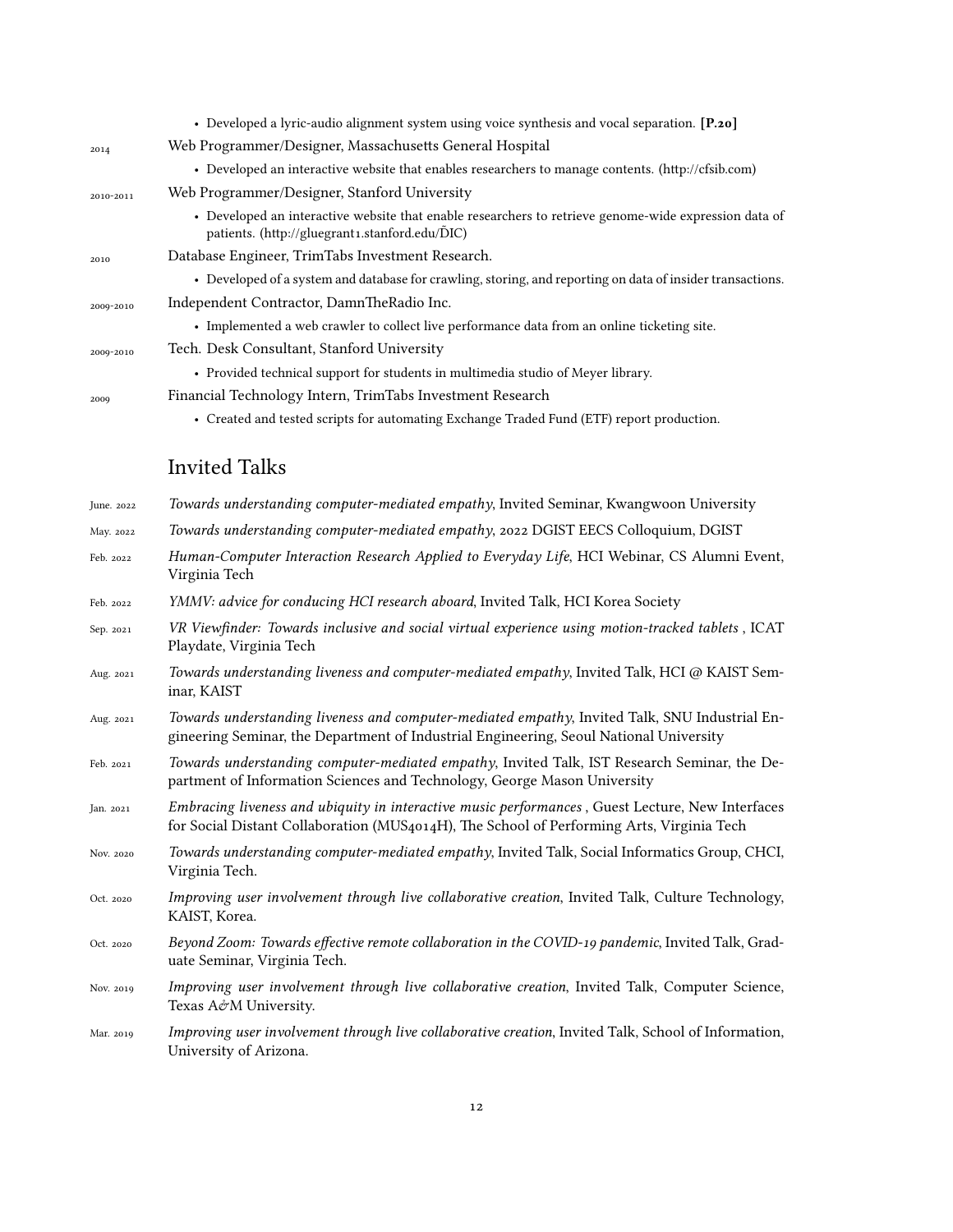| Oct. 2018 | Improving user involvement through live collaborative creation, Invited Talk, Galileo Seminar, Vir-<br>ginia Tech.                                         |
|-----------|------------------------------------------------------------------------------------------------------------------------------------------------------------|
| Oct. 2018 | Exploring Real-Time Collaboration in Crowd-powered Systems, Invited Talk, CHCI ICAT Playdate<br>Seminar, Virginia Tech.                                    |
| Oct. 2018 | Improving user involvement through live collaborative creation, Invited Talk, Engineering Research<br>Seminar, Virginia Tech.                              |
| Sep. 2018 | Improving user involvement through live collaborative creation, Invited Talk, Graduate Seminar, Vir-<br>ginia Tech.                                        |
| Apr. 2018 | Improving user involvement through live collaborative creation, Invited Talk, Design Science Semi-<br>nar, University of Michigan.                         |
| Mar. 2018 | Improving user involvement through live collaborative creation, Invited Talk, Computer Science, Uni-<br>versity of Rochester.                              |
| Mar. 2018 | Improving user involvement through live collaborative creation, Invited Talk, Computer Science, Vir-<br>ginia Tech.                                        |
| Mar. 2018 | Improving user involvement through live collaborative creation, MISC Talks Series, University of<br>Michigan.                                              |
| Feb. 2017 | Improving user involvement through live collaborative creation, Invited Talk, Informatics Depart-<br>ment, New Jersey Institute of Technology.             |
| Oct. 2017 | SketchExpress: Remixing Animations for More Effective Crowd-Powered Prototyping of Interactive In-<br>terfaces, MISC Talks Series, University of Michigan. |
| Aug. 2015 | Networked Collaboration and Communication in Live Coding. Department of Computer Science,<br>University of São Paulo - Brazil                              |
| Apr. 2015 | Networked Collaboration and Communication in Live Coding. Graduate School of Convergence Sci-<br>ence and Technology, Seoul National University            |
| Apr. 2015 | Networked Collaboration and Communication in Live Coding. Graduate School of Culture Technol-<br>ogy, KAIST                                                |
| Apr. 2015 | Networked Collaboration and Communication in Live Coding. Department of Industrial Engineer-<br>ing, Seoul National University                             |
| Jan. 2015 | Performance Systems - Mobile Phones as Musical Instruments. EECS 498: Mobile Phone Ensemble<br>class, University of Michigan                               |
| June 2012 | Audience Participation Using Mobile Phones as Musical Instruments, Graduate School of Culture<br>Technology, KAIST                                         |
| June 2012 | Music, Engineering and Music Technology, School of Design and Human Engineering, UNIST                                                                     |
| June 2012 | Music, Engineering and Music Technology, Department of Industrial Engineering, Hongik Univer-<br>sity                                                      |

# Service to the profession

2012-Present Paper Reviewer

**ACM UIST** (2016-Present), **ACM CHI**(2016-Present), **ACM CSCW**(2018, 2020-Present), **ACM** C&**C**(2017-Present), NIME (2015-Present), **IMWUT** (2022), **MOCO** (2022), **WWW** (2020-2021),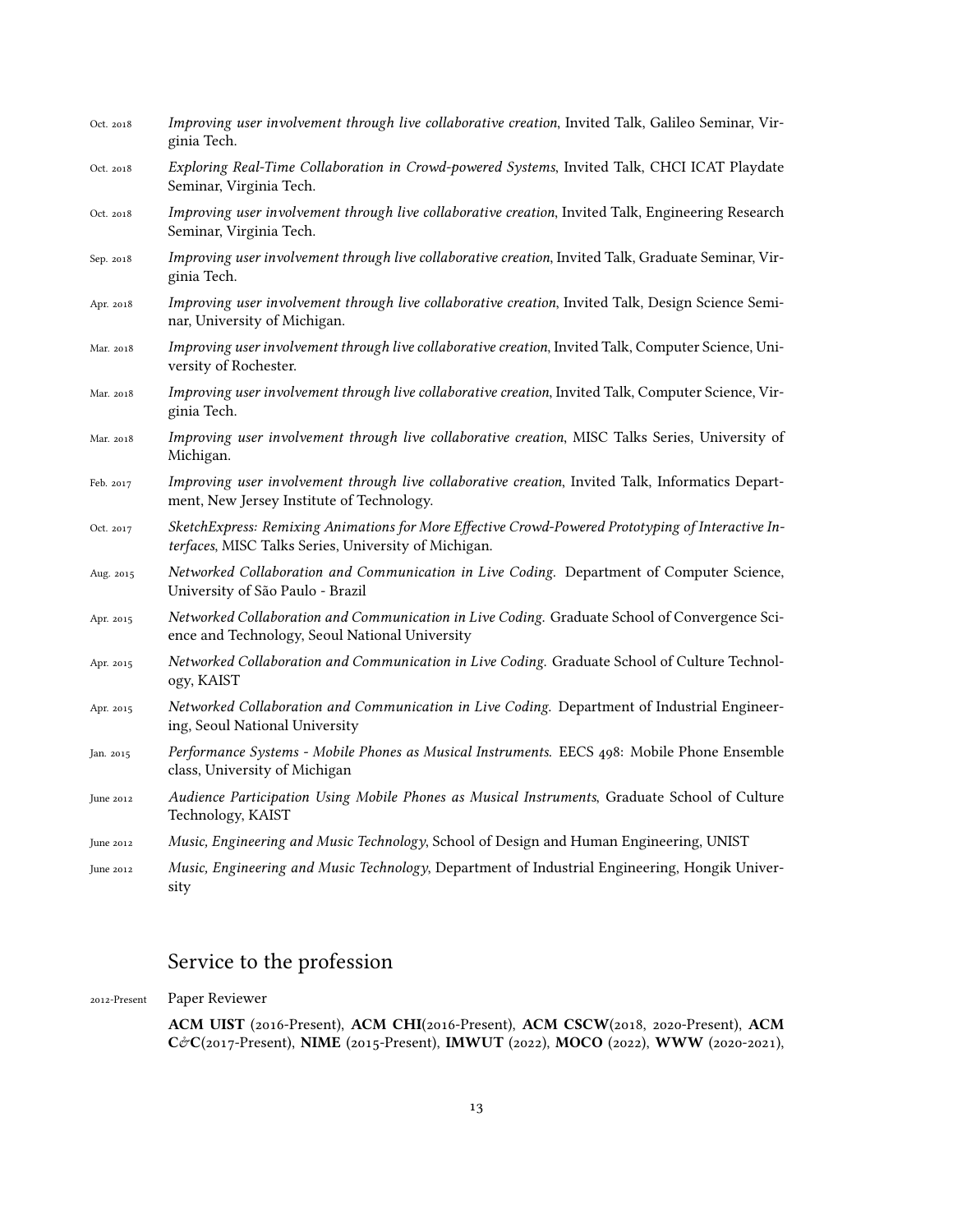**DIS** (2021), **ISEA** (2019), **ICLC**(2015-2018), **ISMIR**(2016-2018), **WAC**(2016-2018) 2024 Treasury Chair - **ACM C**&**C**, 2024 2023 Graduate Symposium Chair - **ACM C** $\acute{\mathcal{C}}$ **C**, 2023 Associate Chair - **ACM CHI, Specific Applications Areas Subcommittee**, 2021 Technology Co-chairs - **HCOMP**, 2021 2021 Program Committee - **ACM C**&**C**, 2021 Associate Chair - **ACM CSCW**, 2021 Online Experience Chair -**ISMAR** 2021, Virtual Technical Chair -**ICAD** 2021, Virtual Program Committee -**ACM Collective Intelligence** Senior Program Committee - **The Web Conference (WWW)** 2019 Program Committee, Session Chair - **ACM C**&**C**  Publication Chair - **NIME** 2018 2017-2018 Michigan Interactive and Social Computing Research Group (**MISC**) student coordinator. 2017-2018 Tool Curating Administrator in CROMALab Student Panel, 2018 Prospective Ph.D. Student Visit, University of Michigan Judge, 2018 Makeathon Competition, University of Michigan ICMA Award Committee (**ICMC** 2017) Student Volunteer (**ACM CHI** 2017) Run Research and Development tutorials in CROMALab Computer Science and Engineering Graduation Admission Reviewers 2016-2017 MTurk/Upwork/hiring-platform support in CROMALab Program Committee member of Works-in-progress & Demonstration Papers, AAAI Conference on Human Computation and Crowdsourcing - **HCOMP** 2016 Music Jury, International Conference on Computer Music - **ICMC**, Perth, Australia

### Advisees

#### **Virginia Tech**

Carlos Augusto Bautista Isaza (Ph.D., Computer Science) **[P.36], [S.27]** Danilel Manesh(Master, Ph.D., Computer Science) **[S.31]** Donghan Hu (Master, Ph.D., Computer Science) **[J. 6], [P.27], [S.21], [S.16]** Md Momen Bhuiyan(Ph.D., Computer Science, co-advisor: Dr. Tanu Mitra) **[P.34], [P.35], [P.36]**

Amber Aftab (Master, Computer Science) **[S.25], [S.22]** Boyuan Wang (Master, Undergraduate, Computer Science) **[J.6], [S.23], [S.20]** Dashiel Carrera (M.F.A, Creative Writing) **[S.37]** Md Tausif Tashin (Master, Computer Science) **[S.23], [S.27]**